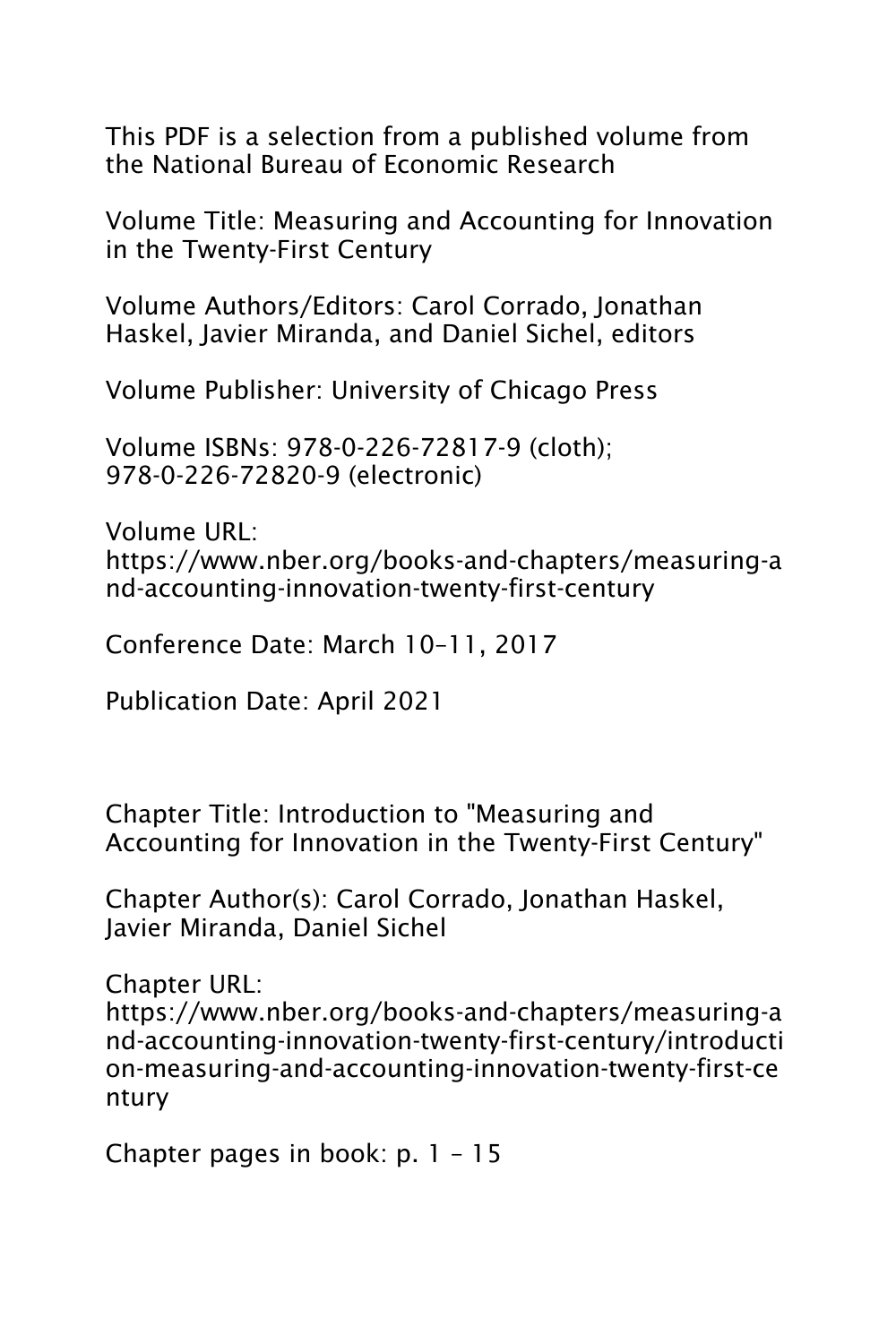# **Introduction**

Carol Corrado, Jonathan Haskel, Javier Miranda, and Daniel Sichel

The National Income and Product Accounts and other economic statistics designed in an age when the structure of the economy was vastly different than that of today—do not yet fully account for the wide range of innovative activities that are plainly evident in everyday experience. This limitation of our existing measurement system significantly hinders researchers, analysts, and policy makers. Better measures of innovative activity are necessary to understand the challenges and consequences of innovation and to inform the design of policies that best promote it.

In March 2017, the Conference on Research in Income and Wealth (CRIW) of the National Bureau of Economic Research (NBER) held a conference at the McDonough School of Business at Georgetown University in Washington, DC. The purpose of this conference was to bring together academic researchers, staff from the statistical agencies, and members of the broader community studying and assessing innovation to advance the agenda of more completely and systematically accounting for innovative activity in national accounts and other economic statistics. This volume includes most of the papers presented at the conference. The papers have

Carol Corrado is senior advisor and research director in economics at the Conference Board and a senior policy scholar at the Center for Business and Public Policy, McDonough School of Business, Georgetown University.

Jonathan Haskel is professor of economics at Imperial College Business School, Imperial College London, and director of the doctoral program at the school.

Javier Miranda is a principal economist at the US Census Bureau.

Daniel Sichel is professor of economics at Wellesley College and a research associate of the National Bureau of Economic Research.

For acknowledgments, sources of research support, and disclosure of the authors' material financial relationships, if any, please see https:// www .nber .org /books - and - chapters / measuring - and -accounting-innovation-21st-century/introduction-measuring-and-accounting-innovation-21st -century.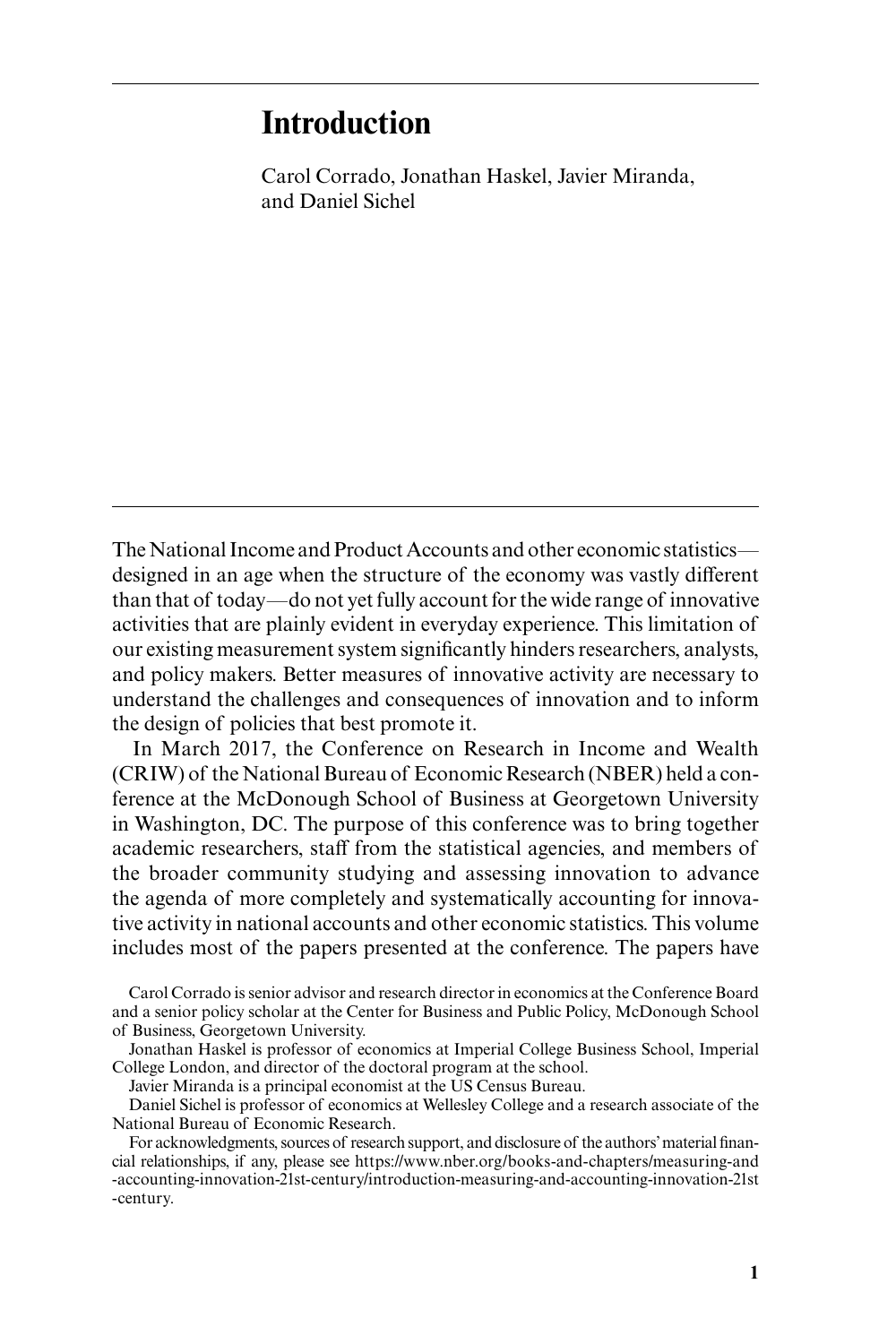undergone review and, in some cases, substantial revision since their presentation at the conference. These revisions importantly reflect the excellent comments provided by discussants at the conference and two anonymous reviewers of the volume.

Before getting to a summary of the conference, the conference organizers and attendees would like to thank those who made the conference a success and the NBER/CRIW volume possible: the NBER and CRIW for financial support, Georgetown University's McDonough School of Business for hosting the conference, and NBER staff, especially Helena Fitz- Patrick for crucial assistance in compiling this volume and Brett Maranjian for exceptional organizational and logistical support.

#### **I.1 Background**

This conference and volume focus primarily on the challenges of how best to measure innovation, track its effects on economic activity and inflation, and understand how innovation has changed the structure of an increasingly digitized economy. At the same time, the chapters also relate to challenges of economic measurement that long have been the subject of CRIW conferences.

Measuring innovation is a challenging task, both for researchers and for national statisticians. One approach statisticians use is to conduct a survey that measures innovation, and an international consensus has developed a manual and definition of innovation for this purpose. Published as the "Oslo Manual" (OECD/Eurostat 2018), *innovation* is defined as "a product or process (or combination thereof) that differs significantly from the unit's previous products or processes and that has been made available to potential users (product) or brought into use by the unit (process)." This definition distinguishes between innovation as an outcome (an innovation) and the activities through which innovations come about (innovation activities). It is difficult to measure the value (and thus the impact) of innovation outcomes using surveys, however.<sup>1</sup>

Another approach is that implicit in a simple macroeconomic growth model whereby the fruits of innovation are subsumed in total factor productivity (TFP). This approach also is not entirely satisfying. Indeed, the concern about TFP growth as a measure of innovation is perhaps best captured by Moses Abramovitz's observation in a 1956 article that TFP in many ways is a "measure of ignorance" (Abramovitz 1956). Digging deeper into Abramovitz's perspective, he showed that an index of US output was 1,325 in 1944–53 relative to 100 in 1869–78 but that inputs were 381 rela-

<sup>1.</sup> Surveys that follow the Oslo Manual aim to capture whether or not the organization has introduced new products or brought new processes into use during a reference period (e.g., two years). While this provides a "count" of innovation outcomes for the period, it does not get at their relative value or economic importance.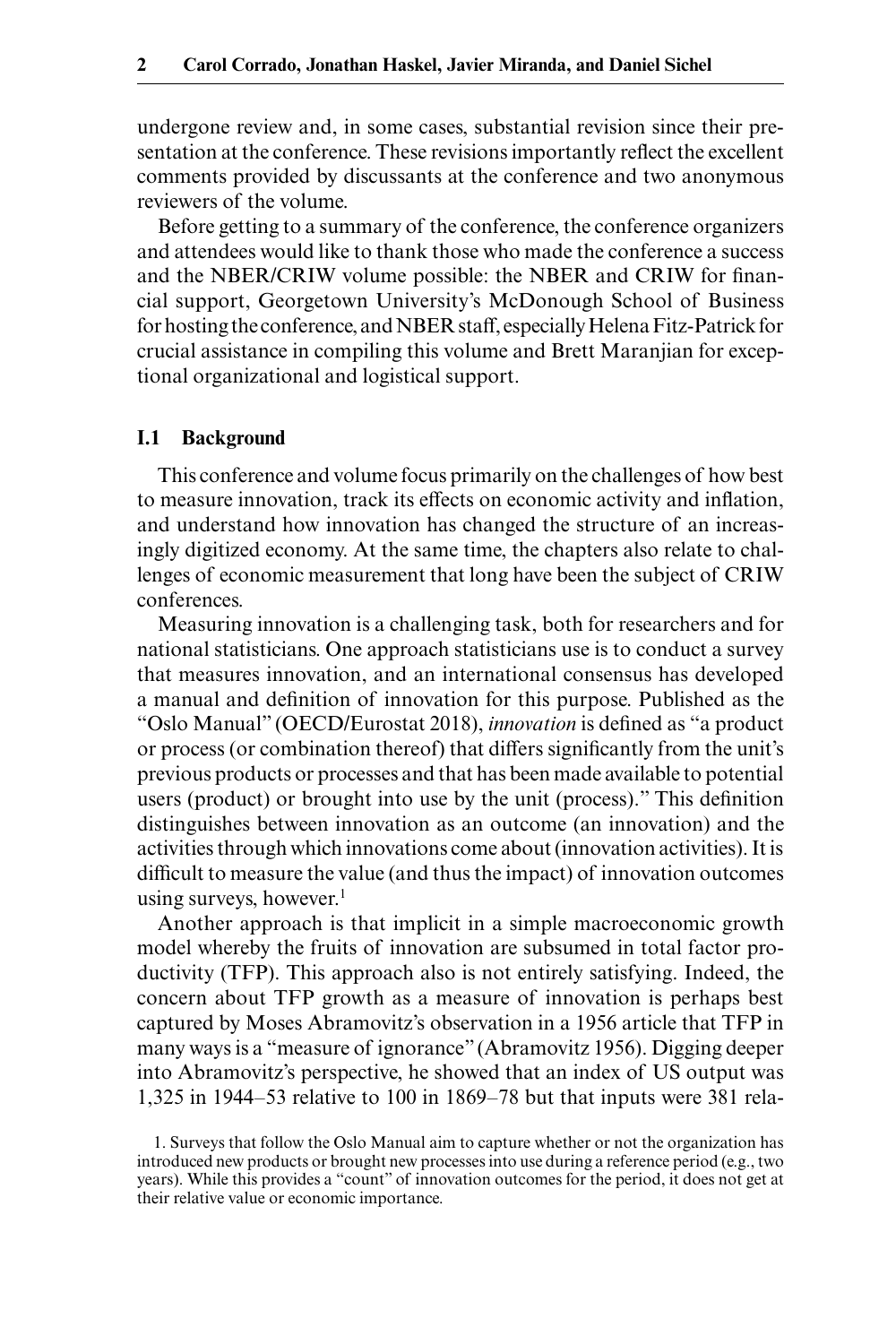tive to 100. From this, he concluded that almost all growth in US output was over and above growth of measured inputs. He wrote, "Since we know little about the causes of productivity increase, the indicated importance of this element may be taken to be some sort of measure of our ignorance about the causes of economic growth in the United States." Despite ongoing concerns sparked by Abramovitz, he actually provided what is perhaps the best response—one that has animated many CRIW conferences, including this one—in the part of his comment that is not often quoted. The full sentence is as follows: "Since we know little about the causes of productivity increase, the indicated importance of this element may be taken to be some sort of measure of our ignorance about the causes of economic growth in the United States *and some sort of indication of where we need to concentrate our attention*" (italics added).

The papers in this conference are in the spirit of the latter point made by Abramovitz—namely, the continued need to concentrate attention on sources of growth and innovation, including analyses of direct innovation outcome measures such as patents and "Oslo Manual" survey-based data. For those not familiar with work on innovation, four themes in this conference show what a very long way the innovation measurement literature has come since the time of Abramovitz's writing. First, consider that real output measures depend on both nominal output and quality- adjusted prices, and both are challenging to measure when there is innovation and structural change in an economy. Today's Census Bureau surveys cover virtually all services industries, whereas in Abramovitz's time, coverage of industry sectors outside of manufacturing was extremely limited. The development and implementation of firm- level databases based on linked waves of business registers and associated surveys have put a spotlight on the importance of new business formation and firm- level entry and exit as a channel through which productivity change occurs.<sup>2</sup>

Obtaining price measures that correctly adjust for quality change and the introduction of new goods remains as daunting a task as it was in Abramovitz's time, especially in sectors undergoing rapid change (e.g., digital services) and products for which defining a constant- quality unit of output is difficult (e.g., cloud services or semiconductors). But a huge literature has addressed these issues and illustrates the progress that has been made. Emphasis in recent years has been on whether changes due to digitization and whether some improvements in consumer welfare should be included in GDP, topics this conference directly addresses and advances.<sup>3</sup>

Second, measuring value added at the industry, firm, or establishment level (as well as measuring TFP) requires better measured flows of labor

<sup>2.</sup> See, e.g., Foster, Haltiwanger, and Krizan (2006); and Foster, Haltiwanger and Syverson (2008, 2016). For a survey, see Syverson (2011).

<sup>3.</sup> Recent reviews of these literatures include Byrne and Corrado (2017a, 2017b); Corrado et al. (2017); Dynan and Sheiner (2018); Moulton (2018); and Sichel (2019).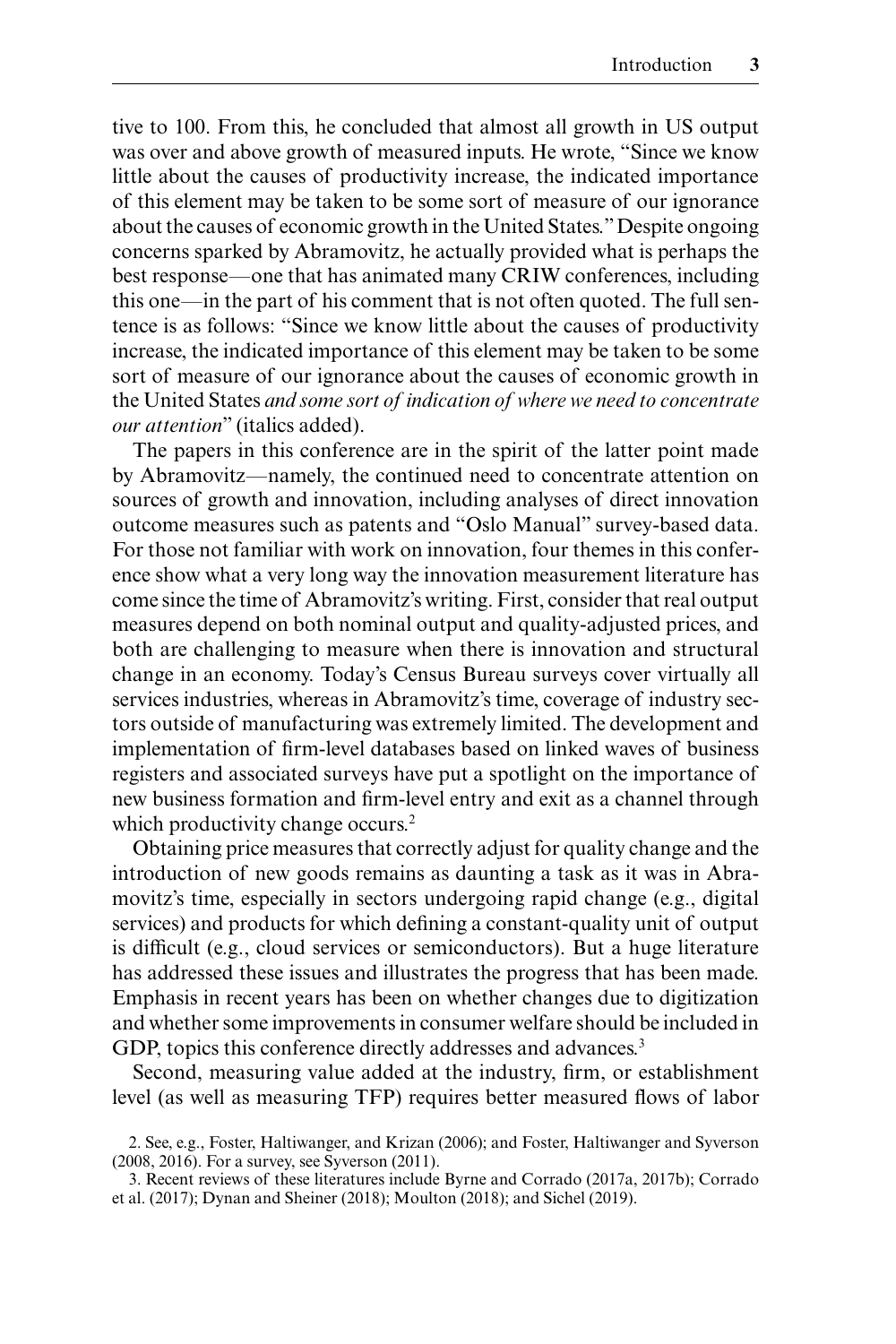and capital services—including quality- adjusted input prices for purchased inputs—to better isolate the spillovers (i.e., social returns) that should be part of TFP. This task entails many of the same issues confronted in accurately capturing real output (e.g., relevant disaggregation and theory-consistent formulas for aggregation as exemplified by the seminal contributions of Jorgenson and Griliches 1967 and Diewert 1976) as well as keeping up with ongoing change in the economy. For tangible capital, a key challenge is obtaining quality- adjusted prices for capital goods undergoing rapid quality change. For purchased services and intangible capital, more fundamental definitional issues come into play as well. And for both intangible capital and some types of high- tech capital, businesses produce capital goods on their own account (rather than purchasing them in the market), and these new means of production will require new techniques of measurement. In each of these cases, much of the new activity is spurred by innovative activity, which only can be tracked fully if economic measurement can account for each of these pieces.

Third, the importance of intellectual property in market capitalization of public firms and of intangible capital in overall investment has increased dramatically in recent decades, as highlighted in Lev (2001); Corrado, Hulten, and Sichel (2009); Corrado and Hulten (2010); Lev and Gu (2016); and Haskel and Westlake (2017). Some types of intangible capital generally are captured in national accounts as both outputs and inputs, including research and development (R&D), software, mineral exploration, and artistic and literary originals. Getting accurate measures of investment and capital (both nominal and real) for these assets is essential for tracking inputs to innovation. Some types of intangible capital identified by Corrado, Hulten, and Sichel (2005, 2009)—including industrial design, organizational capital, training, and brand equity—typically are not counted as business investment in national accounts. These assets are extensively deployed by businesses and so affect economic growth, though their effect on *measured* economic growth is confounded by their omission from measures of output (not counted as business investment) and from measures of inputs (not counted as productive capital). Because intangible capital often is connected to innovative activity, improving measures of intangibles will facilitate a fuller tracking of innovation. Moreover, because of the difficulties of measuring activities related to intangibles, it is important to derive alternative measures of innovation, such as counts of trademarks and selfreported innovation in addition to patents.

Fourth, as with the asset boundary related to intangible capital, the definition of GDP implicitly considers some activities in scope while others are considered out of scope. For example, most household production is not counted in GDP because GDP largely focuses on economic activity mediated by markets. This choice can create challenges when certain activities shift from households to market- mediated activity or the other way. For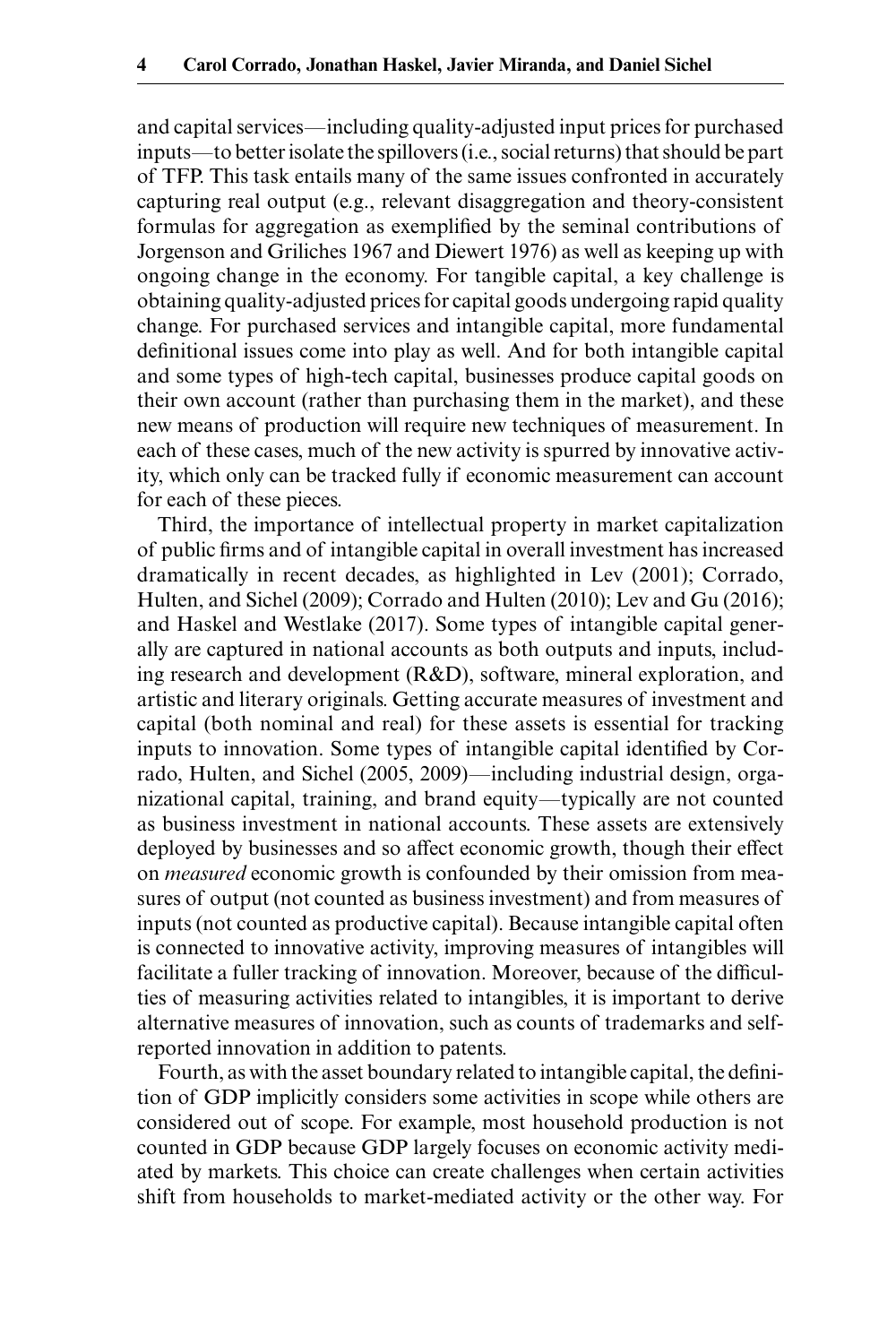example, consider a worker who becomes an Uber driver. Some of her output is unrecorded, as she drives family to school (nonmarket work). Some is recorded as output via credit card data when she drives paying riders, but her business capital input is not measured because she uses a household car. Or the output of a part- time delivery person is recorded, but due to difficulties of reporting hours and self-employment status, labor input is not recorded. Similarly, home computers, tablets, and smartphones have boosted the "domestic capital stock" and have enhanced home production by either using the devices directly (booking flights from home, writing Wikipedia entries) or enabling a marketplace to exist where none existed before (ride- sharing). These examples highlight the importance of thinking hard about the appropriate asset and activity boundaries for GDP and how appropriate boundaries may have changed over time.

This framework, while quite broad, provides context for the conference and the chapters in this volume, summarized below.

#### **I.2 Summary**

To set the stage for the conference, CRIW chair Katharine Abraham and NBER president James Poterba opened the conference with remarks in the morning. Abraham highlighted CRIW's rich history and emphasized why now, in an era of fake news and alternative facts, it is more important than ever to get right basic facts about the economy. She also highlighted key challenges in economic measurement, including declining response rates to economic surveys. Poterba developed Abraham's broad measurement theme and suggested that intense public and business interest in economic statistics creates a historic opportunity for making progress on improving measures of the economy. To seize this opportunity effectively, Poterba highlighted the importance of bringing together statistical agencies from around the world, academics, and the business community. Poterba also put a smile on the faces of CRIW members with his comment that the CRIW is a jewel in the crown of the NBER.

The papers in the conference took different approaches to investigating our ignorance surrounding innovation, and they largely relate to four broad questions. First, how should current measurement frameworks be expanded to incorporate more fully the role and consequences of innovative activity? Second, what new approaches and data would be most useful to enhance our understanding of innovation? Third, how has innovation changed the structure of the economy, including production processes, labor markets, and financial activities? Finally, what changes within the current measurement framework would improve our ability to more fully capture innovative activity?

On the first theme of how current measurement frameworks should be expanded, one question of particular interest is whether and how the asset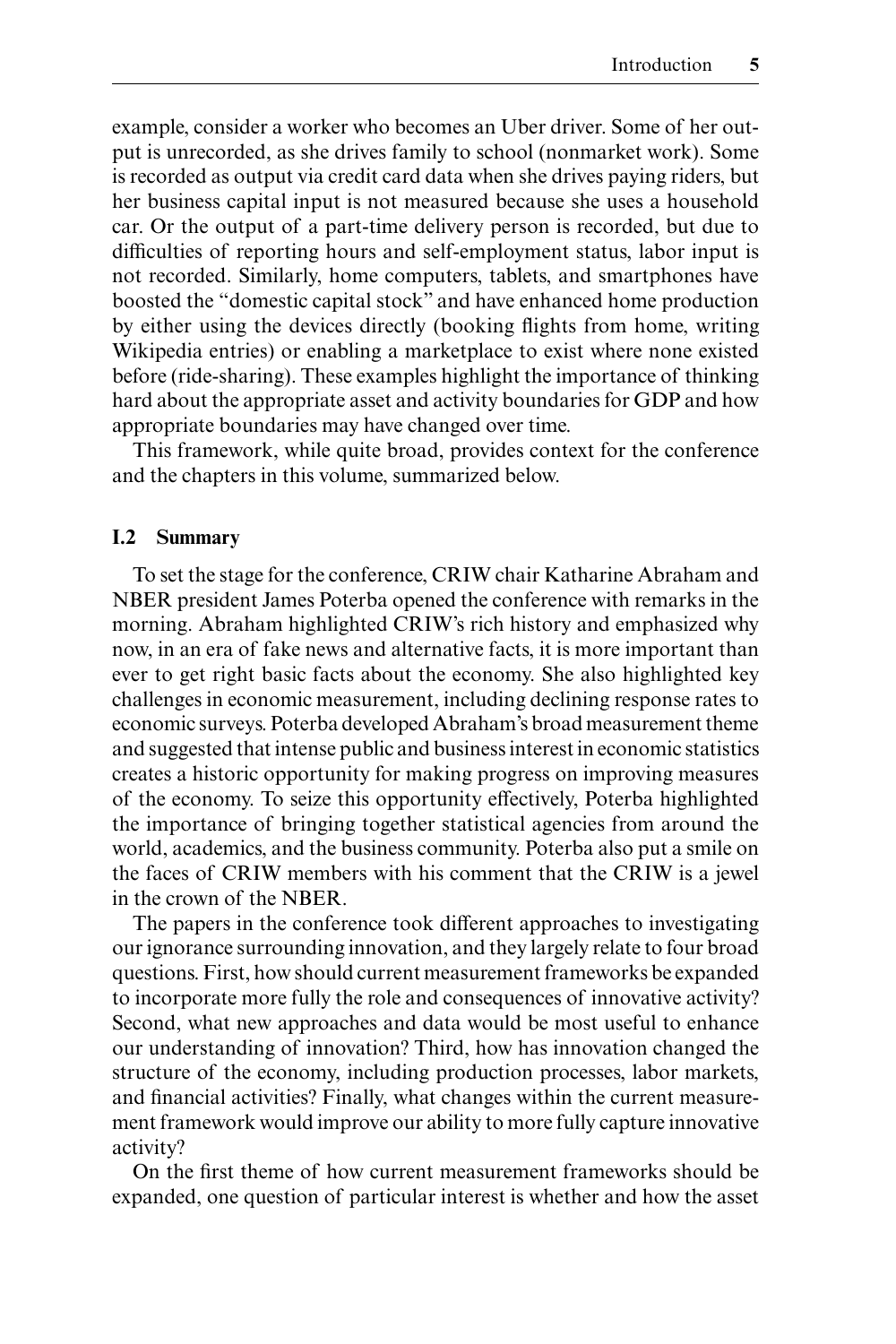and production boundaries used in current measurement frameworks (such as in the national accounts) need to be adjusted to more fully account for innovation- related changes in output and inputs. The issue of boundaries and definitions is taken up by the first chapter in this volume. In "Expanded GDP for Welfare Measurement in the 21st Century," Charles Hulten and Leonard I. Nakamura make a powerful argument that GDP, as a measure of production, omits much of the benefits arising from the digital revolution. They highlight that consumer choices today are informed by far more information than in the past and, with advances in communications technology, that information is free or very low cost and readily available 24/7 in almost any location. In addition, many benefits of the digital revolution directly benefit consumers without ever appearing in GDP (including the significant inputs of consumer time that are required to produce them). Thus they argue that there is a disconnect or wedge between growth in real GDP and that of consumer well- being. To capture this idea, they follow Lancaster (1966) and supplement the conventional growth accounting framework with a technology for consumer decision- making. This approach yields an expanded measure of GDP (which the authors refer to as EGDP). With this framework, the authors analyze the wedge between real GDP and consumer well- being. Based on a series of case studies, the authors make the case that this wedge likely is large enough to be consequential and too large to be ignored.

Diane Coyle's lunchtime talk at the conference covered some similar themes. She offered insightful perspectives on several key issues for GDP and welfare measurement, including production boundaries, the provision of free goods, the role of outlet substitution as new ways of buying goods and services arise, the digitization of consumer goods, the role of bundling of goods and services and cross subsidies, and cross- border issues. Coyle highlighted the need to think through the boundary between what should be counted as quality change or left as unmeasured consumer surplus and accounted for elsewhere, as in Hulten and Nakamura (above). She also argued that even in conventional national accounts, the production/ nonproduction boundaries are more fluid than often recognized: the treatment of owner-occupied housing, for example.

Chapter 2 by Javier Miranda and Nikolas Zolas ("Measuring the Impact of Household Innovation Using Administrative Data") highlights a different aspect of how activity boundaries implicit in the definition of GDP lead to the nonmeasurement of certain categories of production and innovative activity within the household sector. In particular, they focus on patents obtained by businesses without employees as a proxy for identifying household innovation given that such businesses usually represent household entrepreneurs. They find that the value of household innovations patented between 2000 and 2011 is \$5 billion. This estimate may seem modest, but survey evidence suggests only a small fraction of household innovations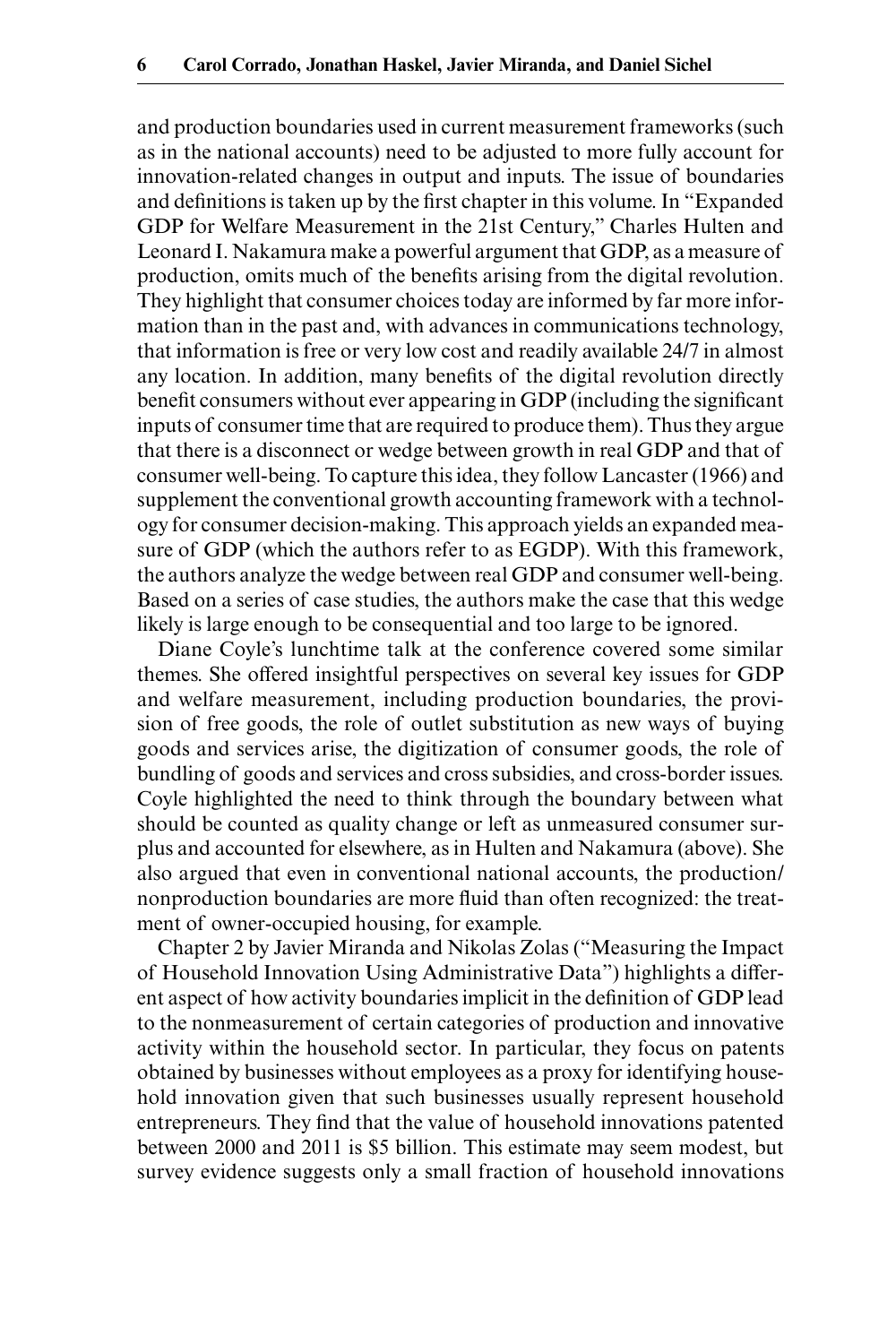actually is patented.<sup>4</sup> This topic relates directly to the very engaging dinner talk on household innovation by Eric von Hippel. He made the case that household innovation is pervasive, creates substantial value, and contributes importantly to household well- being. Chapter 2 by Miranda and Zolas, along with von Hippel's talk and his contemporaneously issued book (von Hipple 2017), highlights efforts to better understand this area of household innovation and production.

Another way in which current measurement frameworks can be expanded is by digging more deeply into the detailed dynamism underlying economic growth, and the availability of detailed microdata makes this possible. In chapter 3, "Innovation, Productivity Dispersion, and Productivity Growth," Lucia Foster, Cheryl Grim, John C. Haltiwanger, and Zoltan Wolf draw on the literature on firm dynamics to investigate how microdynamics feed through to aggregate or industry measures of productivity growth. They study the US economy using the Longitudinal Business Database (LBD), an establishment- level database founded on the Business Register and consisting of the universe of employer businesses in the nonfarm business sector of the United States (about 7 million establishments and 6 million firm observations per year for 1976–2013). The authors investigate how the dispersion of productivity at the industry level and the growth of productivity respond to a surge of entry, looking in particular at high- tech and other industries. They draw on the idea of Gort and Klepper (1982), who suggested that an initial wave of entrants, who are experimenting and learning, will subsequently be selected out into leavers and stayers. This pattern would lead to a rise and then a fall in productivity dispersion that ultimately would be followed by subsequent productivity growth. This outcome is the broad pattern the authors observe in the US data: in the late 1990s, there was an increase in the entry rate and productivity dispersion, but this was followed by falling entry and growth, and although contrary to the theory, rising dispersion.

Another set of chapters in this volume focuses on the development and utilization of new data and approaches to measuring innovative activity and its economic effects. Measuring and tracking innovation and innovative activity is increasingly difficult yet critical from a policy and managerial perspective. In chapter 4, "How Innovative Are Innovations? A Multidimensional Survey- Based Approach," Wesley M. Cohen, You- Na Lee, and John P. Walsh summarize key challenges with existing administrative and survey- based measures and propose that an expanded focus be taken when designing firm- based surveys to include richer data at the level of individual innovations. In their empirical analysis, the authors demonstrate the usefulness of this conceptual approach using their new innovation survey. They then suggest new or improved measures of innovation consistent with this

4. See Sichel and von Hippel (forthcoming).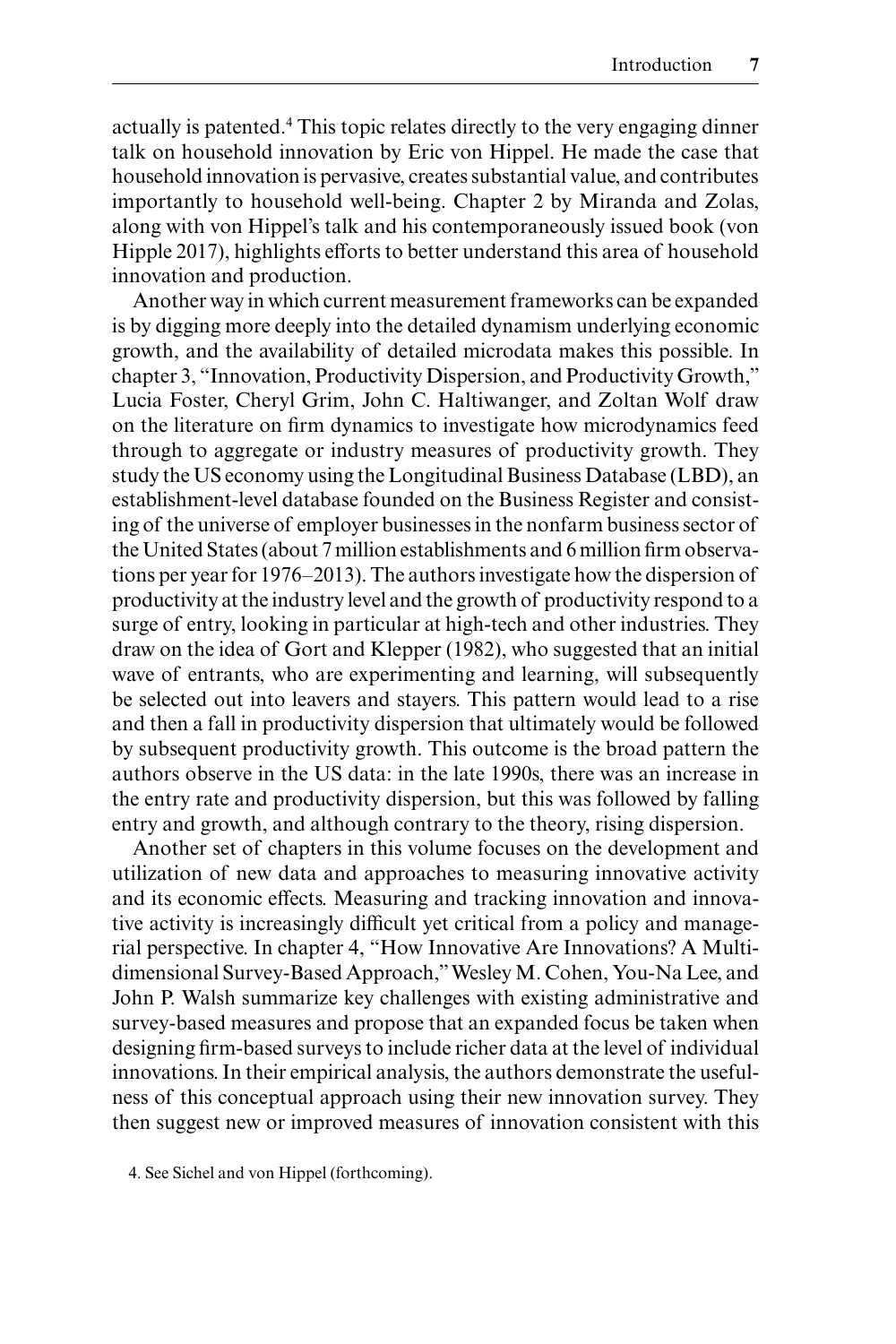approach that were not included in the survey. The authors show how shifting our attention from the firm as the unit of analysis to the innovation helps us assess the technological significance of an innovation, its likelihood of success, and ultimately its potential impact on the state of current knowledge. The authors argue that this complementary approach will allow policy makers and managers to make better- informed investment decisions based on an improved understanding of innovations and their markets.

Trademarking represents another unexplored source of information for tracking innovation, and in chapter 5, "An Anatomy of US Firms Seeking Trademark Registration," Emin M. Dinlersoz, Nathan Goldschlag, Amanda Myers, and Nikolas Zolas make a strong case that trademarking is a valuable indicator of innovative activity. In particular, they construct a new administrative dataset that combines data on trademark applications and registrations from the US Patent and Trademark Office Trademark Case Files Dataset (TCFD) with data on all firms from the US Census Bureau's LBD. The resulting dataset is comprehensive, covering all employing firms regardless of size, industry, or location between 1976 and 2015. It is the first effort to systematically link these data in the United States and provides a way to explore the value of the intangible associated with trademarks, such as brand awareness and product loyalty, as well as nonpatented innovations and their relation to business dynamics. In their chapter, the authors explore the relation of trademark application filing to firm employment, revenue growth, and firm innovative activity as measured by R&D and patents. The authors show trademark registration is a precursor of firm success and is tied to innovation. Firms in the United States have substantially higher employment and greater revenue in the period following first filing for a trademark relative to control firms. The chapter also finds higher average R&D expenditure and patenting by first-time trademark filers both before and after initial filing compared to control firms.

Regarding the sources of innovation, chapter 6, "Research Experience as Human Capital in New Business Outcomes," by Nathan Goldschlag, Ron Jarmin, Julia Lane, and Nikolas Zolas brings together several datasets to examine the linkages among university R&D, human capital, and business start- ups. The key underlying idea is that knowledge assets—typically not captured on a firm's balance sheet—are critical to understanding the value of a company, its ability to innovate, and ultimately its success. This chapter explores how an employee's prior work and research experience affects the outcomes of start- up firms, including growth, survival, and innovative activity. The authors draw from a rich set of administrative data sources, including payroll transaction data from the human resource files of 22 major research universities, unemployment insurance wage records underlying the Longitudinal Employer Household Dynamics (LEHD) dataset, Internal Revenue Service (IRS) form W-2, and the Longitudinal Business Database to construct new measures of workplace experience for US workers, includ-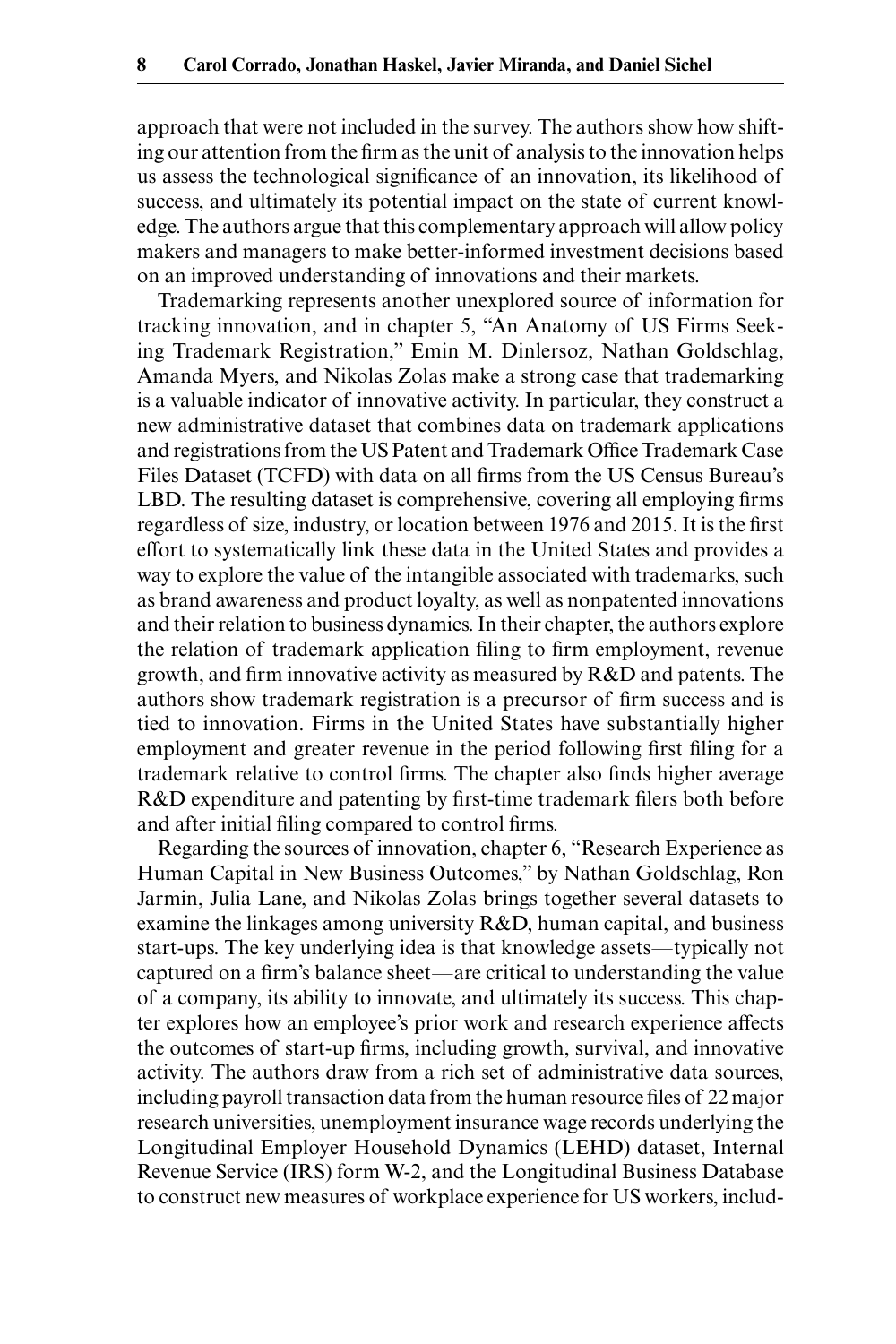ing direct measures of research experience as well as experience in R&D labs, high- tech businesses, and universities. The authors find evidence of the importance of these forms of previous employee experience to the outcomes of start- up firms generally and high- tech firms specifically.

A third topic of the conference focused on how innovation is changing the structure of the economy, including production processes, labor markets, and financial activities. One area where innovation has had high visibility is in the rise of the "gig" economy. In chapter 7, "Measuring the Gig Economy: Current Knowledge and Open Issues," Katharine G. Abraham, John C. Haltiwanger, Kristin Sandusky, and James R. Spletzer provide a typology of work arrangements and review how different arrangements, and especially gig activity, are captured in existing data, noting that a challenge for understanding recent trends is that the monthly Current Population Survey of households and administrative data (e.g., tax data) paint a different picture, with the former showing little evidence of the growth in self-employment that would be implied by a surge in gig activity and the latter providing evidence of considerable recent growth. The authors match individual-level survey and administrative records and find that a large and growing fraction of those with self-employment activity in administrative data have no such activity recorded in household survey data. Promising avenues for improving the measurement of self-employment activity include the addition of more probing questions to household survey questionnaires and the development of integrated datasets that combine survey, administrative, and potentially, private data.

One of the key relationships that needs to be understood better in the modern economy is that between new types of tangible capital (notably information and communications technology [ICT]) and new types of organizational forms: think of the revolution in the print media industry, for example, or the effect of computerization on just-in-time-style manufacturing. In chapter 8, "Information and Communications Technology, R&D, and Organizational Innovation: Exploring Complementarities in Investment and Production," Pierre Mohnen, Michael Polder, and George van Leeuwen investigate whether ICT (hardware), R&D, and organizational change are complementary in production and how much they influence total factor productivity. Such an investigation requires combinations of datasets (another theme of this conference). Typical firm- level datasets have information on outputs (such as sales) and on inputs (such as capital and operating spending) but do not typically have information on organizational change. Surveys of innovation and organization have the latter information but typically not accounting data. Thus Mohnen, Polder, and van Leeuwen merge together the Dutch Business Register and Oslo Manual–based innovation survey data. In their merged dataset, which spans 2008–12, 45 percent of manufacturing and 35 percent of service sector firms report organizational innovation (the introduction of new business practices, knowledge man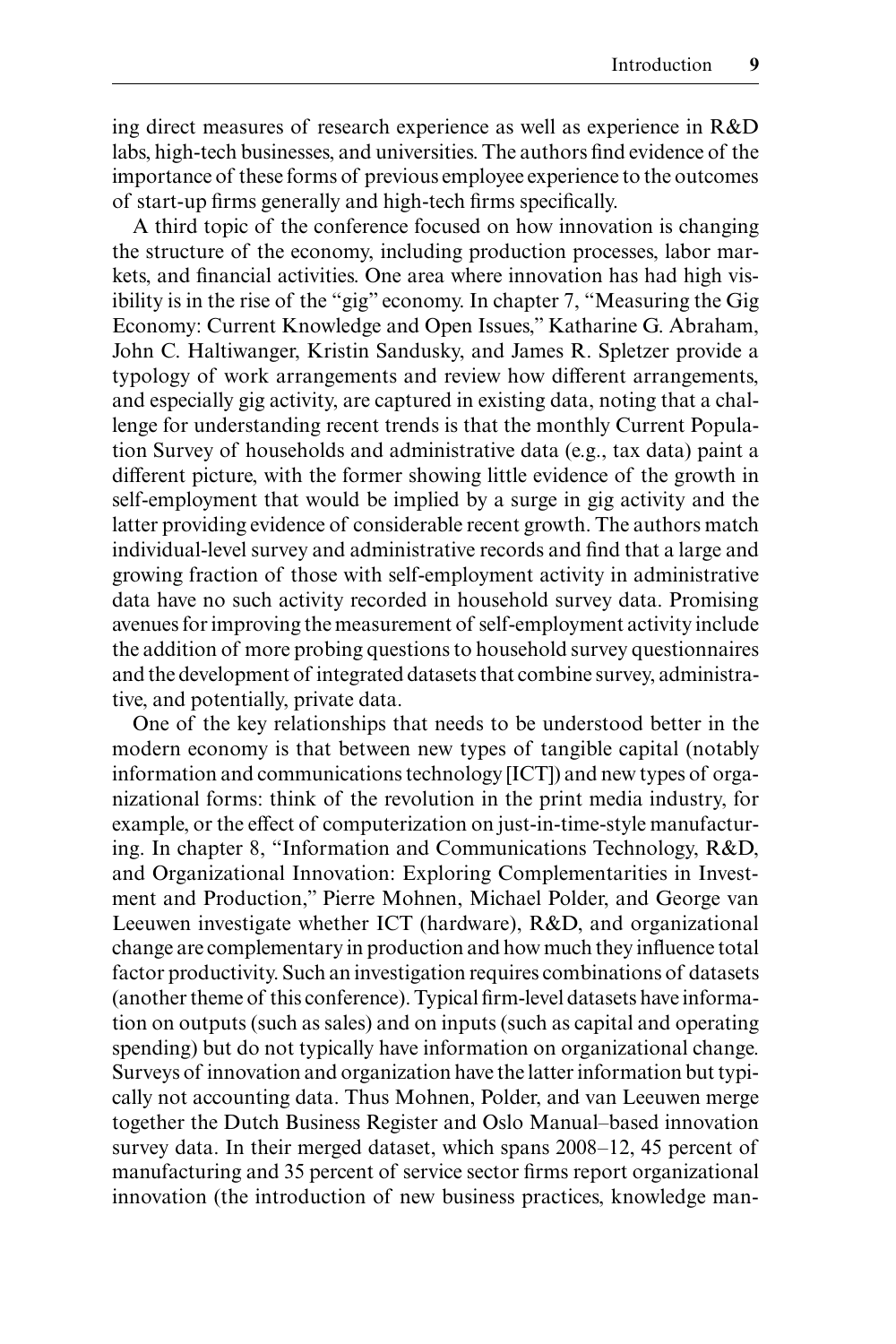agement systems, methods of workplace organization, and management of external relations). They find strong complementarities between ICT investment and organization innovation. Their approach enables them to calculate rates of return, and they find the highest rate of return to be for firms investing in ICT but also organizational innovation.

Innovation and its attendant implications for organization of activity also may affect the distribution of income. This issue is explored in chapter 9, "Digital Innovation and the Distribution of Income," by Dominique Guellec. He suggests that features of the digital economy such as economies of scale might lead to market concentration and rents for "superstar firms," feeding through into high returns for "insiders" in those firms (such as top executives) and for shareholders and thus income inequality. One countervailing force is that entry might be easier with digital technologies, and thus the position of top firms might be easier to challenge. The author finds that the forces of concentration seem to have prevailed. To investigate the implications, he looks at how labor shares of GDP evolved across 27 Organisation for Economic Co-operation and Development (OECD) countries within 16 manufacturing industries over the period 1995–2011. The chapter finds that labor shares have fallen, controlling for other factors, in those countryindustries with growing patenting (their preferred measure of innovation). Combining these results with other evidence suggesting that top executive pay has risen in country-industries where concentration has risen, Guellec argues that the growth of digital economy has had a tendency to lower the labor share and widen labor-income inequality.

Baruch Lev's lunchtime talk focused on how ongoing innovation (especially the rising importance of intangible capital) has affected financial accounting. Because these assets are central to firm value but only captured in limited ways on firm financial reports, Lev made the case that financial reports have become increasingly less useful indicators of company performance and that share price informativeness also has been falling. His comments highlighted the important role that could be played by business accounting in tracking innovative activity and how making progress on economic measurement will require collaboration among many different groups of stakeholders.

A final topic addressed by the chapters is how best to improve innovationrelated measures of economic activity within the current conceptual frameworks for measurement. In chapter 10, "Factor Incomes in Global Value Chains: The Role of Intangibles," Wen Chen, Bart Los, and Marcel P. Timmer extend the usual approach to modeling production, arguing that studies need to look at cross-border production to complement country studies. They set out a global value chain (GVC) production function that tracks the value added in each stage of production in any country- industry and define a new residual as the difference between the value of the final good and the payments to all tangibles (capital and labor) in any stage. They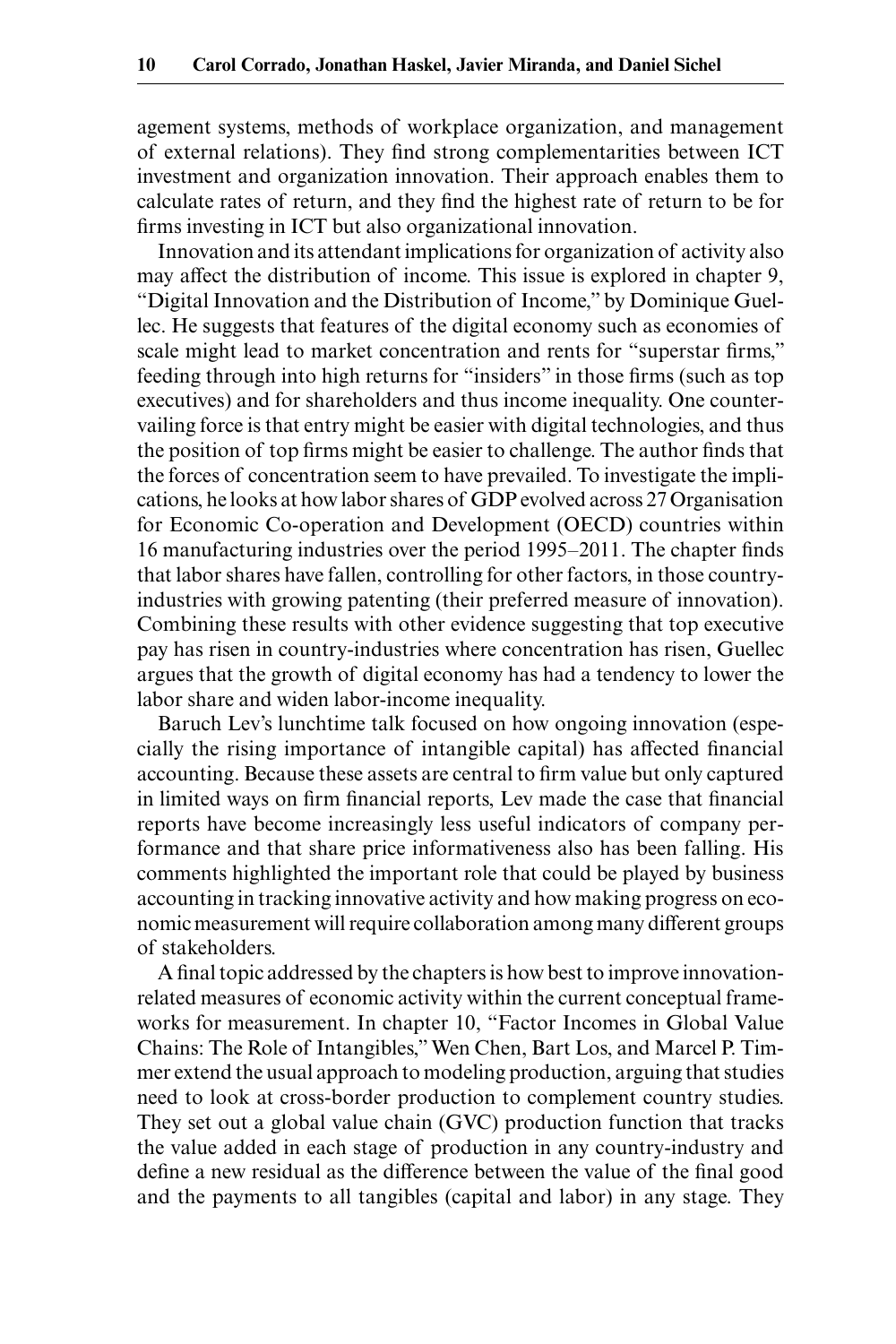focus on GVCs of manufactured goods and find the residual, which they interpret as income accruing to intangibles that are (mostly) not covered in current national accounts statistics. They find this residual—the return to intangibles in their system—to be rather large. They also document decreasing labor and increasing capital income shares over the period 2000–2014 as mainly due to increasing income for intangible assets—in particular, in GVCs of durable goods. They further suggest that this period should be seen as an exceptional period in the global economy during which multinational firms benefitted from reduced labor costs through offshoring while capitalizing on existing firm- specific intangibles, such as brand names, at little marginal cost.

Accurate measures of quality- adjusted prices can be challenging to obtain for products undergoing rapid technical advances, such as semiconductors. Getting these prices right is critical given the role that semiconductors play as one of the general-purpose technologies underlying the digital revolution. In chapter 11, "Measuring Moore's Law: Evidence from Price, Cost, and Quality Indexes," Kenneth Flamm provides a comprehensive history of the evolution of semiconductor technology in recent decades and how these developments generated the rapid price declines often summarized in Moore's law. Flamm provides evidence that since around 2000, both the pace of technical advance and the rate of price declines have slowed for high- volume semiconductors—including memory chips, microprocessors, and custom- chip designs outsourced to contract manufacturers. (This general pattern also is evident in official measures of semiconductor prices.) If Flamm's assessment is right, this slowdown bodes ill for future gains in productivity with a critical element of the digital revolution developing more slowly. However, Flamm's results (and those implicit in official price indexes) are not without controversy, and his discussant, Stephen Oliner, raised a variety of questions and pointed to other work that reaches a different conclusion.5

In chapter 12, "Accounting for Innovations in Consumer Digital Services: IT Still Matters," David Byrne and Carol Corrado present a framework for measuring the GDP impacts of innovations in consumer content delivery, which have been especially rapid since the advent of the 21st century, or the "mobile information age." They argue that the flow of services from consumers' connected IT capital capture what Brynjolfsson and Saunders (2009) call "free goods" and that this service flow should augment the existing measure of personal consumption in GDP. They develop a quality- adjusted price index for these services as well as the paid- for access services (already included in GDP) that are needed for content delivery via consumer- owned IT devices. Their estimates imply that accounting for these innovations in consumer content delivery matters: the innovations boost the consumer

<sup>5.</sup> See Byrne, Oliner, and Sichel (2018).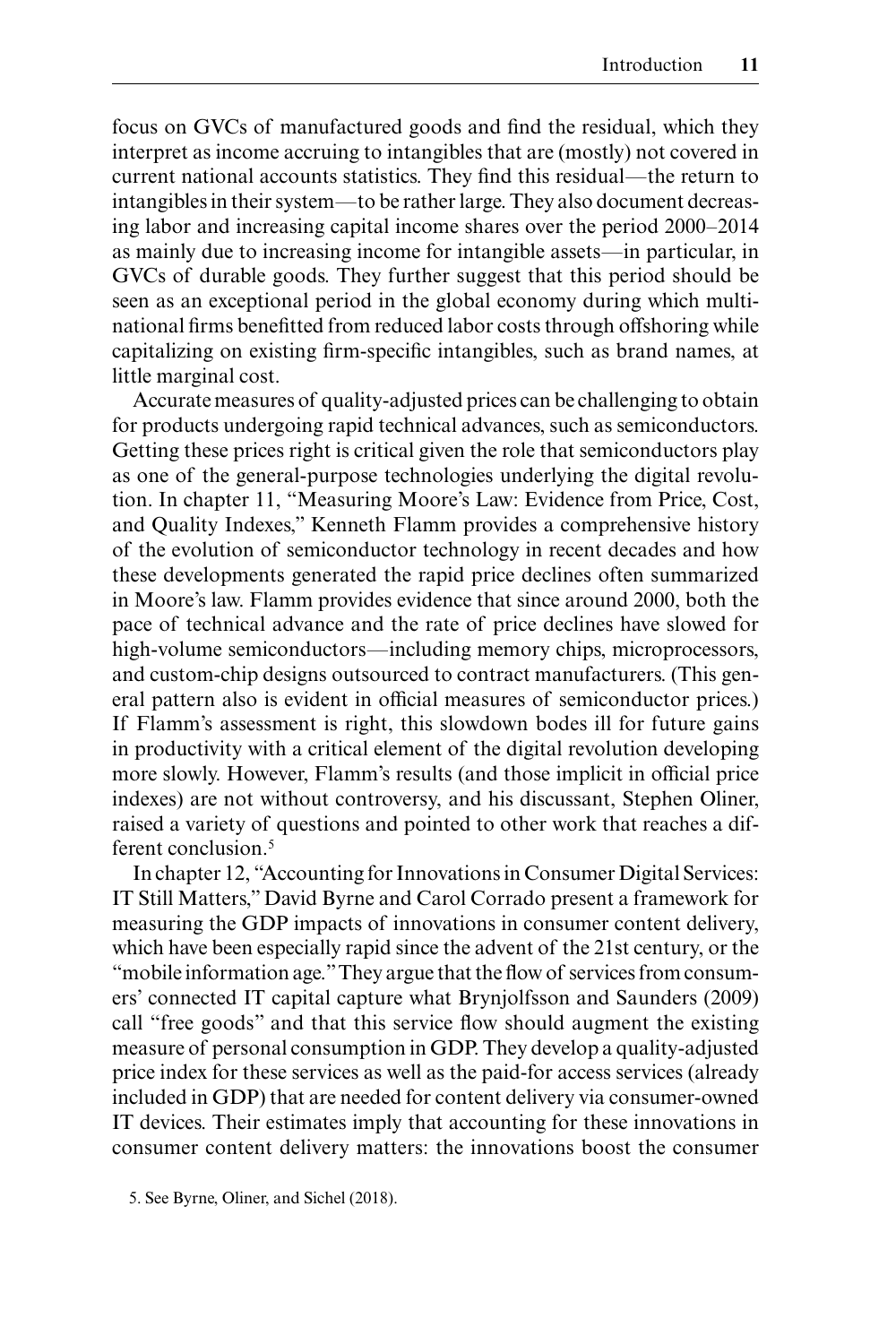surplus of connected users by about \$30,000 (2017 dollars) from 2004 to 2017 and contribute more than .5 percentage points per year to US real GDP growth during the last 10 years. Their accounting of innovations in consumer content delivery is (conservatively) estimated to have moderated the post- 2007 GDP growth slowdown by nearly 0.3 percentage points per year. The price index for paid- for content delivery services (i.e., cellular, cable TV, and multidevice streaming services) that they develop in this chapter has a similar impact on consumer price inflation—that is, relative to official consumer prices calculated by the Bureau of Economic Analysis, Byrne and Corrado argue elsewhere that prices for consumer digital access services (alone) have had an increasing deflationary impact since 1987 (Byrne and Corrado 2020).

Cloud computing is one area where developments have leapt ahead of measurement. In chapter 13, "The Rise of Cloud Computing: Minding Your Ps, Qs, and Ks," David Byrne, Carol Corrado, and Daniel Sichel document the explosive growth of cloud computing, develop new quarterly hedonic price indexes for cloud computing services, and investigate the puzzle of why investment in IT equipment in the National Income and Product Accounts (NIPAs) has been so weak while capital expenditures for IT equipment associated with cloud infrastructure has exploded. On prices, the chapter focuses on those at Amazon Web Services and estimates that from 2009 to 2016, cloud computing prices fell rapidly, with quickening and doubledigit declines after 2014. On the IT equipment puzzle, the chapter argues that cloud service providers are undertaking large amounts of own- account investment in IT equipment and that some of this investment may have been missed in the GDP accounts. (In the 2018 Comprehensive Revision of the NIPAs, the Bureau of Economic Analysis took steps to better capture this own- account investment.)

The final chapter is by Erich H. Strassner and David B. Wasshausen of the Bureau of Economic Analysis (BEA): "BEA Deflators for Information and Communications Technology Goods and Services: Historical Analysis and Future Plans." With an aim toward facilitating and encouraging further price research, the chapter first provides a historical perspective and analysis of BEA's information and communications technology (ICT) prices, including an overview of the sources and methods used to construct their qualityadjusted prices. The authors then discuss current work and future plans for continuing to ensure the accuracy of BEA's price indexes and corresponding inflation- adjusted measures and provide an update that assesses recent progress as reflected in BEA's 15th comprehensive update of the national accounts, released in 2018.

### **I.3 Conclusion**

As in past NBER and CRIW conferences, this one stimulated a rich discussion by experts in the areas covered by the volume. Discussants' com-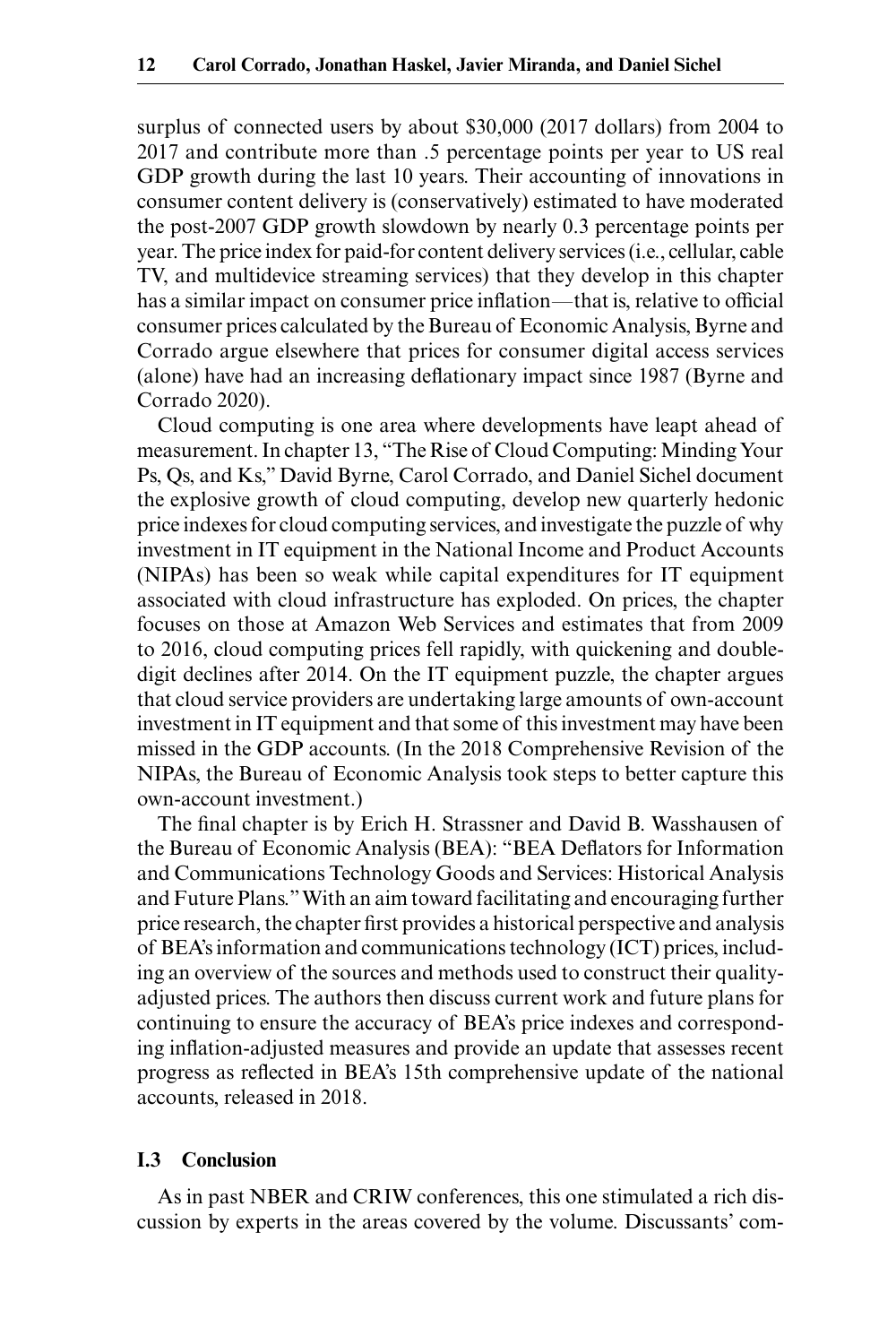ments on the chapters provided extremely valuable insights and stimulated further conversation. For these contributions, we thank discussants Barry Bosworth, Bronwyn Hall, Shane Greenstein, Jonathan Haskel, Stephen Oliner, Mark Roberts, and Scott Stern. As noted above, we also were fortunate to have three dynamic speakers during meals provide insightful comments that dovetailed tightly with the themes of the conference. For these comments, we thank Diane Coyle, Baruch Lev, and Eric von Hippel for their important contributions to the conference.

In addition, we were fortunate to conclude the conference with a terrific panel discussion on next steps. That panel, chaired by Ernst Berndt, included Dennis Fixler, Erica Groshen, Ron Jarmin, and Scott Stern. Berndt focused on the relationship between the academic/research community and the statistical agencies. While in the past, academics have offered suggestions for how statistical agencies can improve statistics, Berndt suggested that the statistical agencies offer suggestions on research topics to academics as well as suggestions for organizational collaboration. Fixler reviewed progress on measuring innovation made by the Bureau of Economic Analysis in the past decade. He also highlighted some key areas in which further progress is needed, including ongoing efforts to improve quality adjustment, how best to incorporate private data, and how best to integrate and share data with other statistical agencies. Groshen picked up on the conference theme of the interaction between innovation and organizational structure and emphasized that the statistical system needs to be responsive to changes in organizational structures in the economy. Specifically, all data need to have identifiers so that data can be linked, aggregated, and disaggregated correctly. She also argued that statistical programs should, where possible, be reengineered to replace survey data with administrative data to engender, at least in part, increased efficiency and nimbleness in our measurement system. Like Berndt, Jarmin focused on the importance of collaboration between statistical agencies and outside researchers. Echoing Fixler, he noted the importance of thinking through how best to link in specialized data from private sources. He also highlighted the potential value of collecting different datasets in a centralized place for researchers to access as easily as possible given data security and resource constraints. Stern focused on the central question of the conference: What is innovation? He noted that economists are good at measuring inputs to innovation with a presumption that these inputs translate into output that is valued. He also highlighted the importance of better understanding innovation that occurs outside firms and more fully thinking through how we account for the benefits of innovation. As an example, he cited solar energy, which has a modest effect on GDP but is potentially very significant in reducing a negative externality.

As organizers of the conference, we believe that important progress was made on Abramovitz's charge to dig deep to better understand our ignorance about innovation. As noted, understanding the sources and implications of innovation is a vast and complex problem. Given the wide range of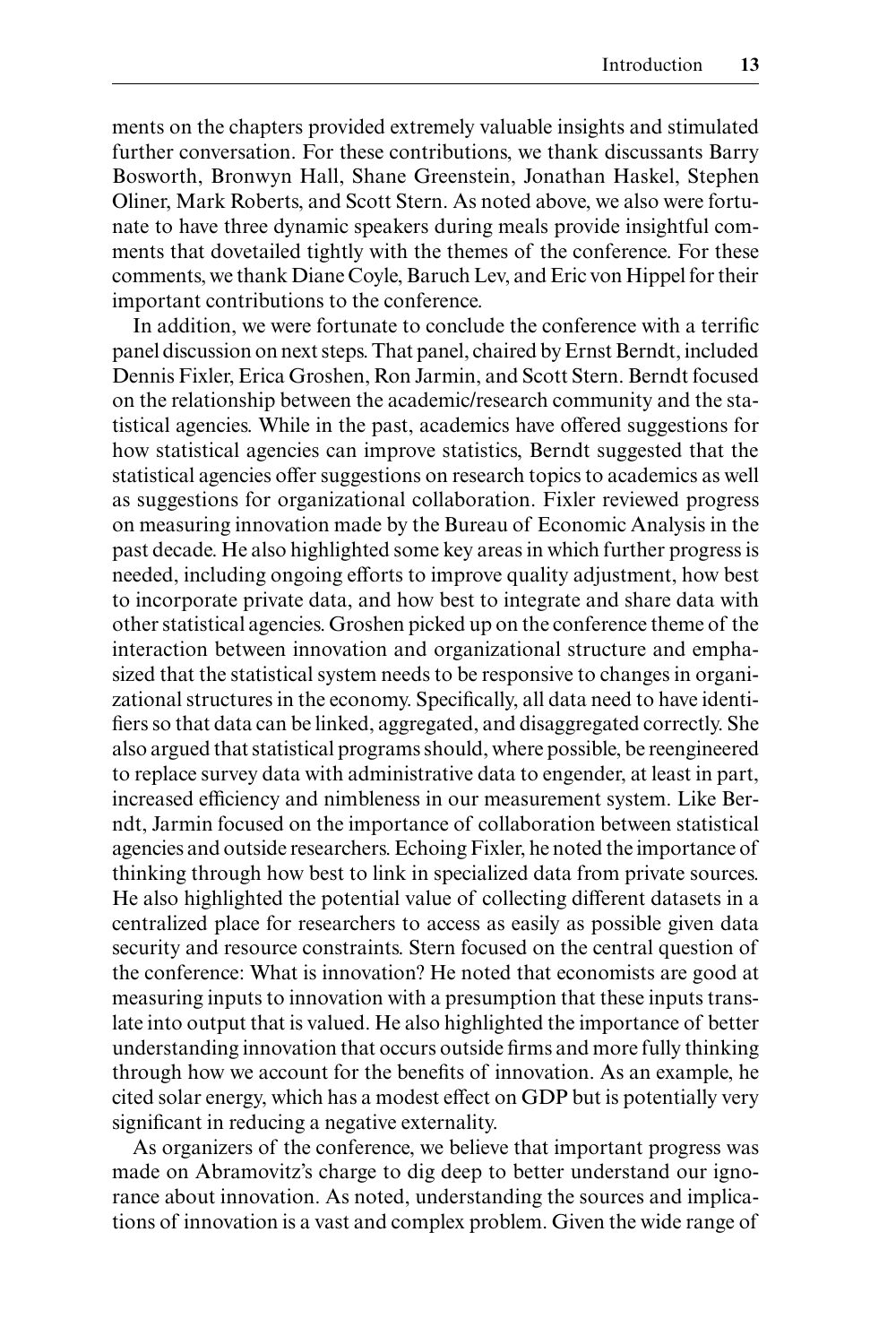approaches and data presented and discussed at the conference, we believe that further progress will depend on greater collaboration between micro- and macroeconomists, between researchers and practitioners, between the business community and statistical agencies and researchers (not least because of the immense amount of data possessed by the private sector), and between those who directly study innovation and those who work on broader issues of productivity, economic growth, and economic transformation. In our view, the problem is too complex for any individual or single approach to meet the challenge. It is our hope that the conversations and ideas sparked at the conference will be the basis of continued progress and collaboration.

## **References**

- Abramovitz, Moses. 1956. "Resource and Output Trends in the United States since 1870." *American Economic Review* 46 (2): 5–23.
- Brynjolfsson, Erik, and Adam Saunders. 2009. *Wired for Innovation: How Information Technology Is Reshaping the Economy*. Cambridge, MA: MIT Press.
- Byrne, David, and Carol Corrado. 2017a. "ICT Asset Prices: Marshalling Evidence into New Measures." Finance and Economics Discussion Series 2017-016, February, revised October. Washington, DC: Board of Governors of the Federal Reserve System.
- Byrne, David, and Carol Corrado. 2017b. "ICT Services and Their Prices: What Do They Tell Us about Productivity and Technology?" *International Productivity Monitor* 33 (December): 150–81.
- Byrne, David, and Carol Corrado. 2020. "The Increasing Deflationary Influence of Consumer Digital Access Services." *Economics Letters* 196, article 109447.
- Byrne, David, Stephen Oliner, and Daniel Sichel. 2018. "How Fast Are Semiconductor Prices Falling?" *Review of Income and Wealth* 64 (3): 679–702.
- Corrado, C., C. Hulten, and D. Sichel. 2005. "Measuring Capital and Technology: An Expanded Framework." In *Measuring Capital in the New Economy*, edited by C. Corrado, J. Haltiwanger, and D. Sichel, 11–46. NBER Studies in Income and Wealth 65. Chicago: University of Chicago Press.
- Corrado, Carol, and Charles Hulten. 2010. "How Do You Measure a 'Technological Revolution'?" *American Economic Review* 100 (5): 99–104.
- Corrado, Carol, Kevin Fox, Peter Goodridge, Jonathan Haskel, Cecilia Jona-Lasinio, Daniel Sichel, and Stian Westlake. 2017. "Improving GDP: Demolishing, Repointing, or Extending?" Indigo Prize Joint 1st Place Essay, September.
- Corrado, C., C. Hulten, and D. Sichel. 2009. "Intangible Capital and US Economic Growth." *Review of Income and Wealth* 55 (3): 661–85.
- Diewert, W. E. 1976. "Exact and Superlative Index Numbers." *Journal of Econometrics* 4 (2): 115–45.
- Dynan, Karen, and Louise Sheiner. 2018. "GDP as a Measure of Economic Well-Being." Hutchins Center Working Paper No. 43, August.
- Foster, Lucia, John Haltiwanger, and C. J. Krizan. 2006. "Market Selection, Reallocation, and Restructuring in the U.S. Retail Trade Sector in the 1990s." *Review of Economics and Statistics* 88 (4): 748–58.
- Foster, Lucia, John Haltiwanger, and Chad Syverson. 2008. "Reallocation, Firm